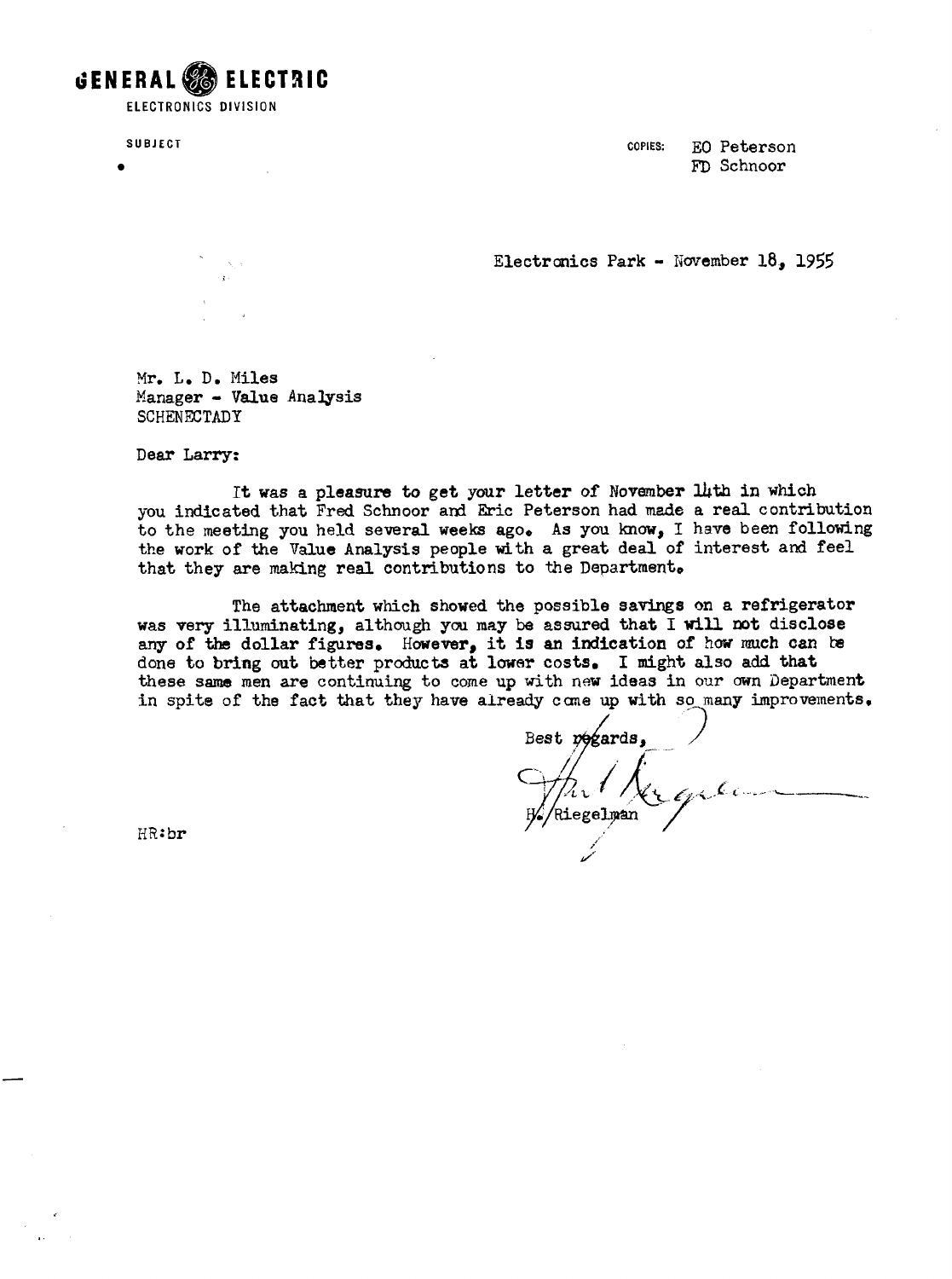Value Analysis Study of Refrigerator

NOVEMBER 1, 1955

Mr. L. D. Miles **OFFICE** 

The following components were analyzed and suggestions submitted to the Louisville Engineering Department as follows:

MACNET - The present cost of the Magnet is \$1.10 each. By comparing this Magnet with the magnet from Arnold Engineering Company, a cost of 804 seems much more in line. The General Engineering Laboratory believes that 1/6 th of the Magnet can be removed without harming the function. A suggestion that a malleable iron insert with a magnetic pole at each end be substituted, seems to be the most beneficial. The cost of this would be 65¢ (estimated) making a savings of 42¢ per refrigerator or an annual estimated savings of \$315,000.

LATCH ASSEMBLY NUT - The present machine nut is costing \$3.20 per hundred. It is felt that a Palnut will perform the same function for approximately \$1.00 per hundred. Savings of \$33.000 is estimated.

POLE PIECE ASSEMBLY - The present cost is lO¢ each. By reducing the thread length to 1/2 by counter-boring the hole the rest of the way, the price could be reduced considerably. It is suggested that the set screw be eliminated and a Locktite fastener be used. This would result in a savings of \$7.00 per hundred and an estimated savings of \$75,000 per year.

MAGNETIC LATCH HOUSING - The present part is supplied as a die cast. The present cost is \$12.60 per hundred. Gries Reproducer, Inc. can produce the part as is for \$4.50 per hundred. A proposed drawn shell would cost \$3.00 per hundred. By utilizing the Gries casting and an eyelet in place of the chrome finish, the part could be supplied for \$2.50 per hundred. This results in an estimated savings of \$151.000 per year.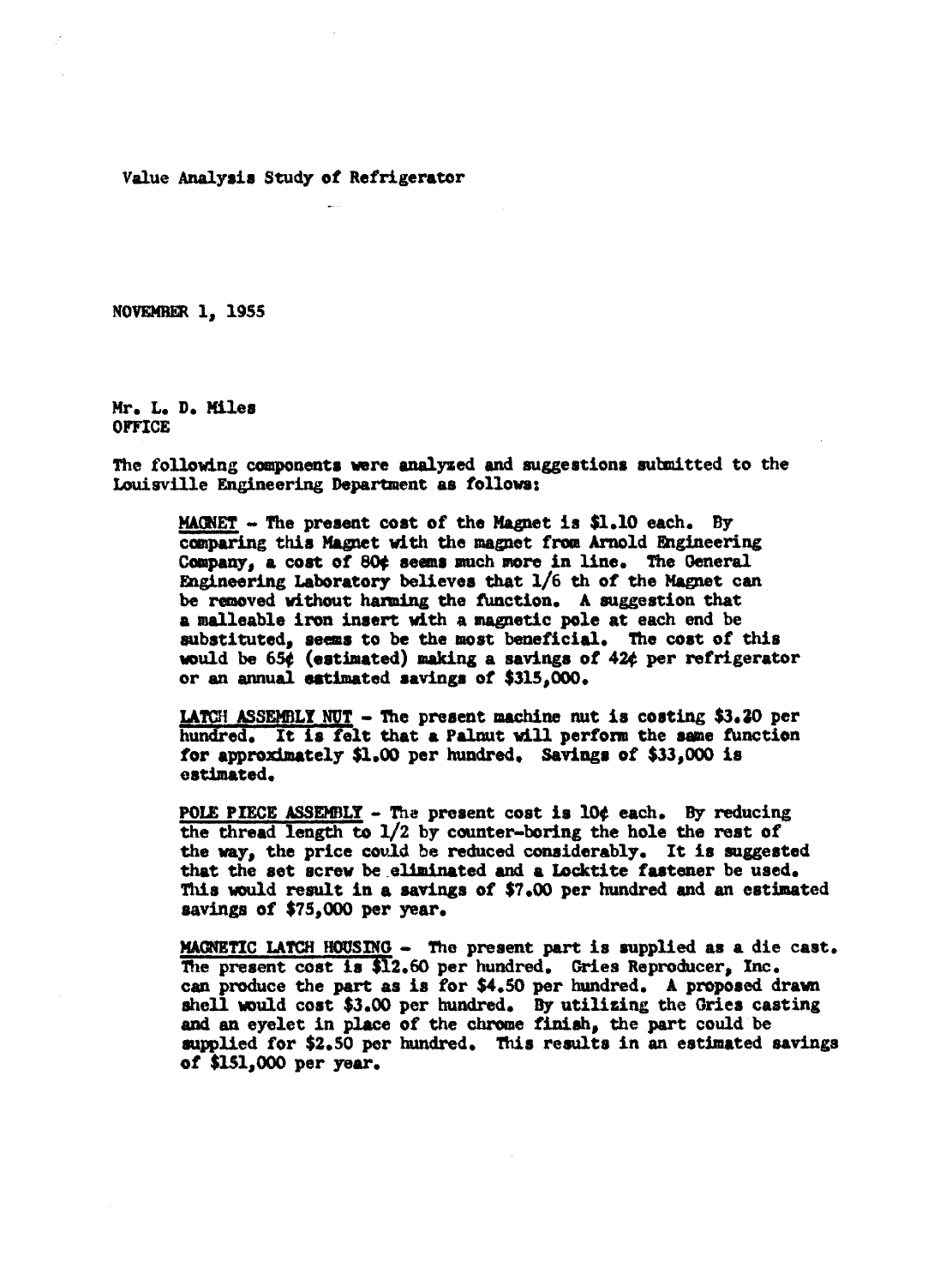Mr. L. D. Miles

 $-2-$ 

November 1, 1955

LATCH KEEPER - The present coined Latch Keeper is costing 15¢ each. It is proposed that a rolled Latch Keeper be purchased from Grammes & Sons of Allentown, Pennsylvania for \$8.00 per hundred. The estimated annual savings  $-$  \$52,500.

EGG BASKET SLIDE - The prezent Slide costs \$3.40 per hundred. It is felt that the same function may be performed by incorporating a bump on the inner liner of the door eliminating the slide. This would result in a savings of \$13,200.

DOOR GASKET - We are paying 13¢ per joint for having the vendor heat weld the gasket. It is estimated that if this operation were performed in Louisville, the cost would be 32¢ per gasket. This would result in an estimated annual savings of \$150,000, plus an additional savings in changing of the gasket material tools.

DRIP TRAY ASSEMBLY SHELF HINGE - The present Hinge Assembly is costing \$8.00 per hundred refrigerators. It is suggested that buttons be molded on the shelf with indentations in the tray eliminating these heavy pieces. The estimated savings would be \$24,000 per year.

DOOR STOP - The present Door Stop is costing \$8.53 per hundred. It is suggested that this Door Stop be eliminated and the stopping feature incorporated in the door at no extra cost. A savings of  $$25,500$  is estimated.

LOWER PIVOT SCREW - The present screw is a machine part costing \$2.95 per hundred. A cold headed roll threaded pin can be supplied for \$1.40 per hundred. A savings of \$4,600 would result.

EVAPORATOR REAR SUPPORT - The two supports at present are costing \$9.20 per hundred. It is felt that one Rear Support located in the center would do the job. This new cost would be \$4.60 per hundred with an estimated savings of \$13,800 per year.

GASKET RETAINING STRIPS - The present Retaining Strips are costing \$38.00 per hundred refrigerators. It is suggested that the present stainless steel Rear Supports be replaced with aluminized steel. It is also suggested that the Strips be eliminated entirely. It is felt that the Gasket may be held in place by incorporating a lip in the Inner Liner and enlarging the Holding Lip in the Gasket to conform to the groove. This suggestion, if adapted, would result in an annual savings of \$285,000.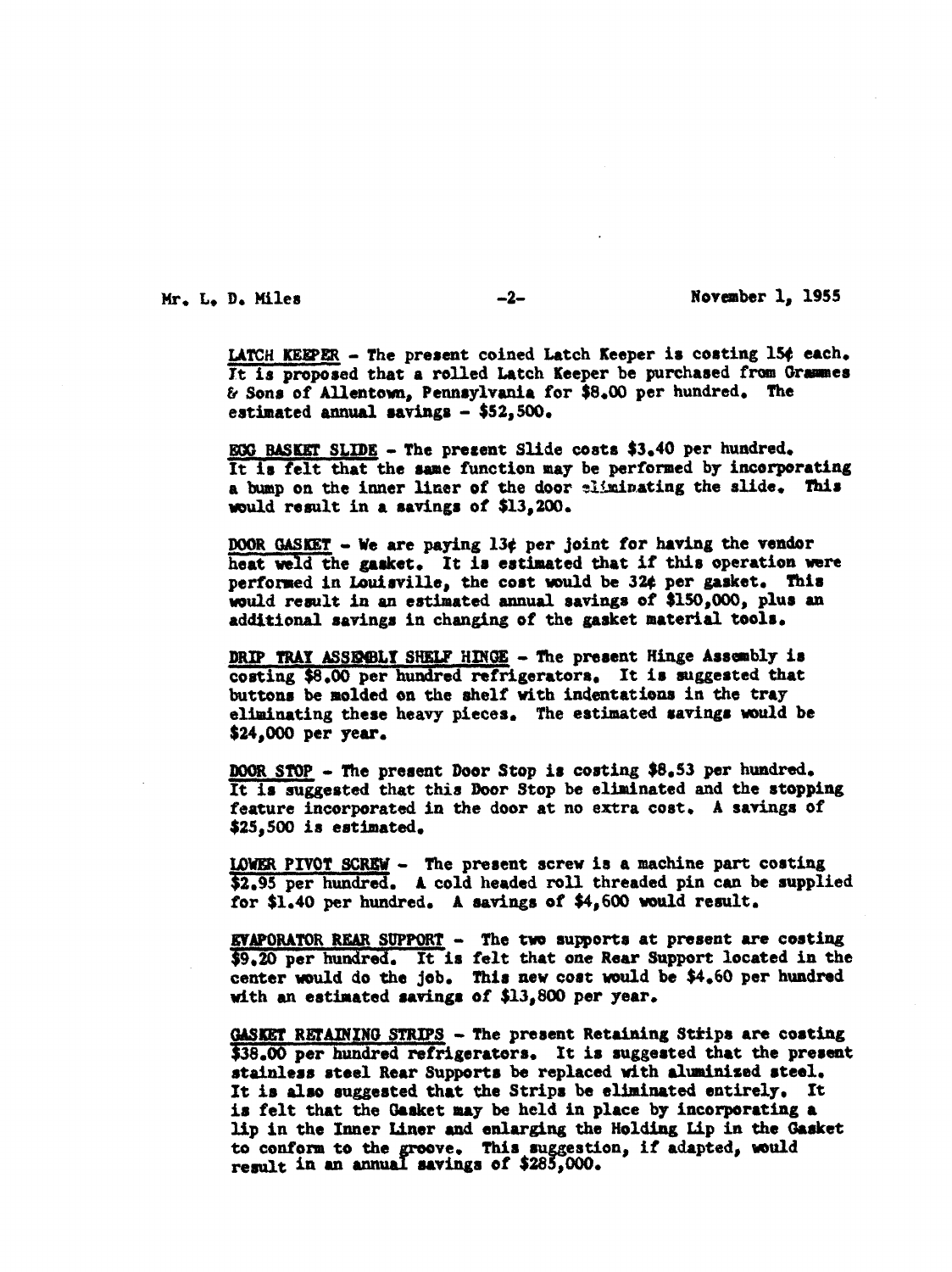#### Mr. L. D. Miles

 $-3-$ 

TOP HINGE - The present Hinge is costing \$19.50 per hundred. Geometric Stamping will supply it for \$8.50 per hundred. Estimated Savings - \$300,000 per year.

WIRING HARNESS - The present Wiring Harnesses are purchased as component parts and assembled in Louisville at a cost of approximately \$1.25 per refrigerator. Accessory Equipment Department in Bridgeport, Connecticut is quoting on a completely assembled Harness at 87<sup>1</sup> each. This could result in a savings of approximately \$280,000.

MONOGRAM SIGNATURE - The present individual letter signature is costing 65¢ per box. A plastic nameplate with anodized aluminum insert and with excellent appearance can be supplied in three pieces for approximately 264. If this signature is accepted in all models, a savings of \$292,500 would result.

#### **MISCELLANEOUS**

- 1. Aluminized Steel The possibility of using aluminized steel to replace the anodized aluminum present in the Door Trays, the Shelves. etc. was discussed with the Transformer Laboratory in Pittsfield. All information on this was referred to Louisville.
- 2. Steel Egg Rack The present Rack is costing 16¢ in stainless steel. The price could be reduced 1/3 if anodized aluminum wire were used.
- 3. Capillary Tube This Tube is now being soldered to the Evaporator Tube. It is suggested that the Evaporator Tube be lanced at each end. The Capillary Tube would then be inserted through the lance, pulled through the tube and then out the lance at the other end. It could be brazed at the entrance and exit stop only and eliminates brazing the entire length of the tube.
- 4. Evaporator Front Support It is suggested to either use a screw grommet with 1 5/8" screw or with 5/8" screw.
- 5. Spacer Clip We are using a Spacer Clip to position the Inner Liner with respects to the Outer Liner. We are also using a Breaker Clip to hold the Breaker Strip to the box. It should be possible to fabricate a contribution clip that would perform the same job as that of the Spacer Clip.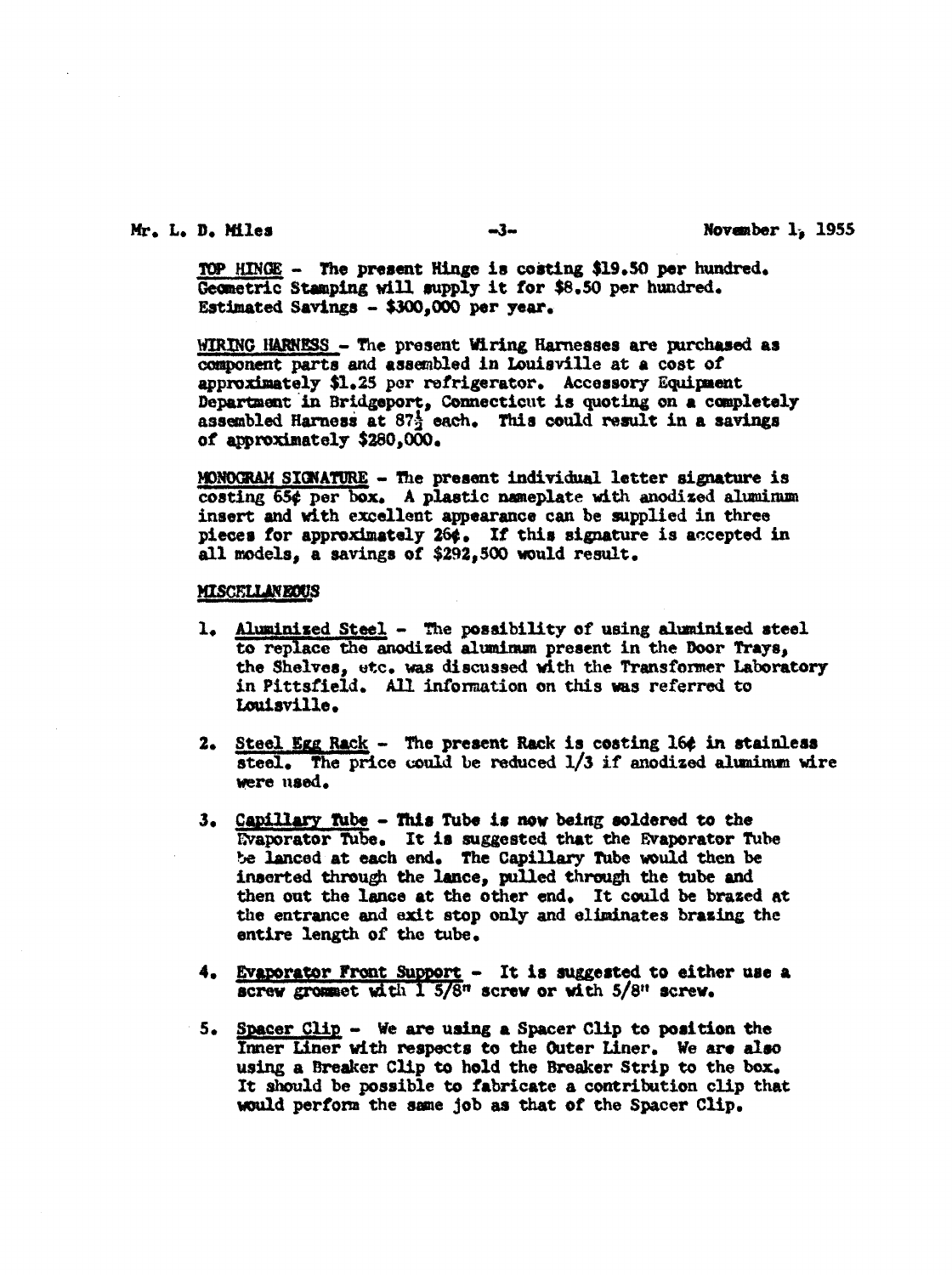## Mr. L. D. Miles

 $-4-$ 

### November 1, 1955

- 6. Front Panel Assembly The Front Panel has the function of facilitating unscrewing the compressor support mut. It is suggested that this mut be unscrewed from the botton and that the Panel be made an integral part of the front of the refrigerator.
- 7. Wiring Harness The Accessory Equipment Department is working on a new switch which would lower the cost of their present quotation by 2¢. By the use of a new plastic lamp holder, as well as the switch, the assembly can be lowered an additional 84.

The above items are those which seem to the group analyzing this product, to be the most feasible, and economically favorable.

All pertinent information including sketches, quotations, samples, etc. have been turned over to Mr. Loren Gray of the Household Refrigerator Department.

If any additional information is desired, I have it readily available.

E. H. Kittle, Specialist Plant V. A. Practices Value Analysis Services Bldg.  $#32-G$ , 2nd floor -

EHK: gvf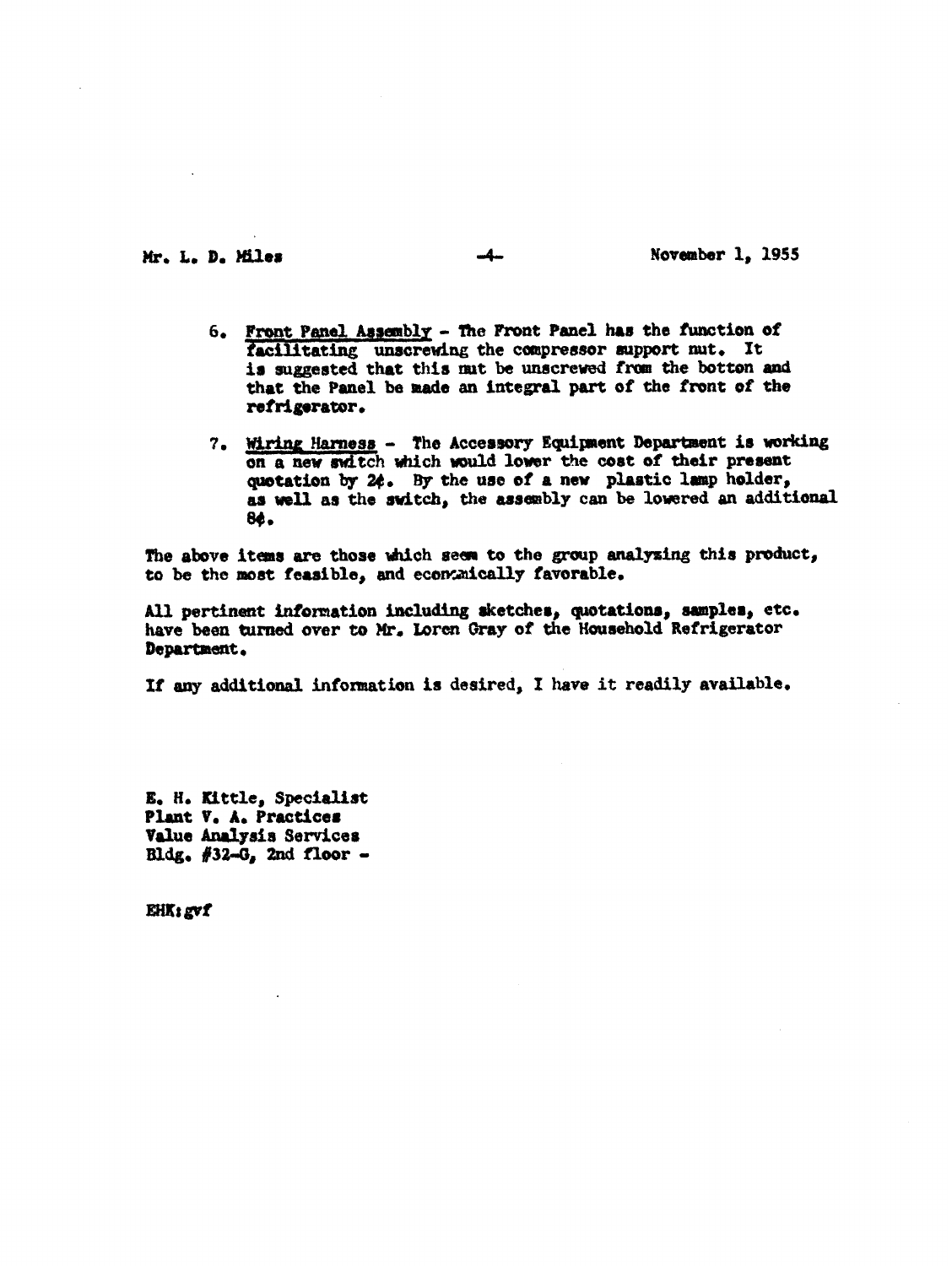**SCHENECTADY** November 14, 1955

Mr. Herbert Riegelman, General Manager Radio & Television Department SYRACUSE, NEW YORK

We would like to register a strong compliment for two of your men, Fred Schnoor and hric Feterson, who were loaned by their managers to us to assist on a special Value team for a few days a couple of weeks ago.

The situation was significant. The Refrigerator Department wanted to determine whether full-time professional Value Specialists could indeed remove large amounts of unnecessary cost after their own components men, specialists in their own lines, had done the normal engineering and cost reduction jobs.

They sent a reirigerator to Schenectady. We assigned three men to it who had never seen a refrigerator- excepting in their homes-sami enlisted the professional assistance of your Vilue Analysis trained messrs, ichnoor and feterson. In an adjacent room, six refrigerator engineers were taking the three weeks! Vilue Analysis training course so that they could be called in for functional information and advices from time to time just as a team of Value Specialists operating in their own area call in the responsible technical people.

As a result, work was initiated on eighteen items. Your two men either initiated or heiped substantially to carry forward seven of the items as listed on the attached sheet. All of these tangible suggestions were taken back by the refrigerator engineers, in fact, many were telephoned back so that work could proceed before the end of the seminar.

Through the assistance of your managers in making these men available for a few days, your department has helped them in the proper evaluation of the effectiveness of full-time protessionsl Value Specialists.

L. D. Miles Manager - Value Analysis

LDM:AEM Att.